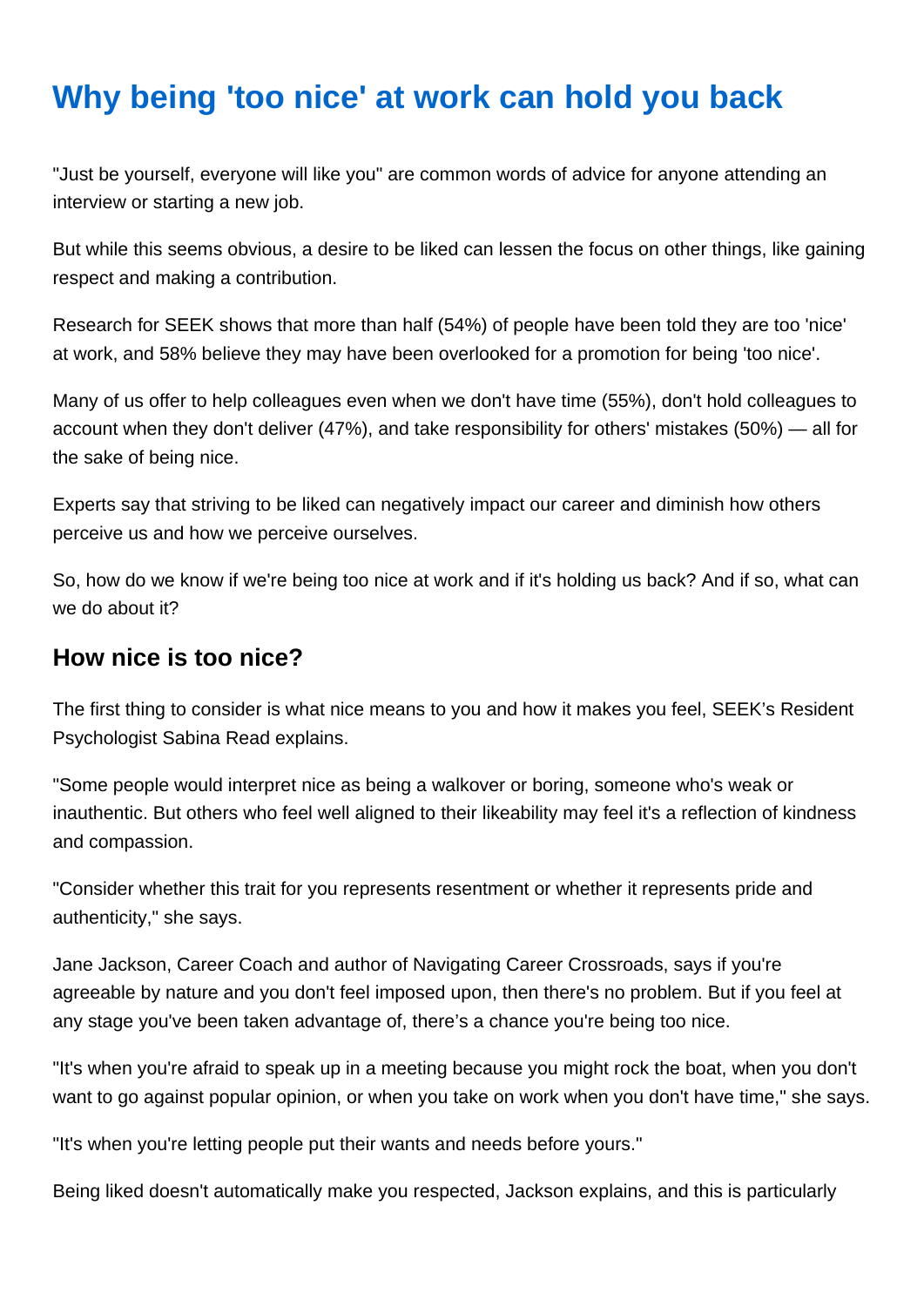the case for managers.

"You need to walk a fine line between being approachable and agreeable and also someone who is able to communicate, take charge and make decisions."

Read says while a desire to be liked is linked to the human need for validation, it can also make us lose sight of our role or expertise in the workplace.

"No one's job description says 'be nice'," she says. "We've lost our way if being likeable has become our primary driver."

## **How being seen as too nice can negatively affect you**

If you are too nice to the point where you always let others put their needs first, and you find it hard to be assertive at work, you can experience the following problems:

- people take advantage of you
- you end up overloaded with work or involved in irrelevant projects
- colleagues and managers take credit for your work
- you find it hard to make decisions that involve hard conversations
- you may be overlooked for promotion because you're unable to promote yourself
- you're unable to take charge as a leader
- you can't manage people efficiently because you're unable to provide constructive feedback or hold people to account when they don't deliver
- people will see you as someone who doesn't speak up or challenge the status quo, which fosters a lack of respect
- you don't offer your best to your company.

Being too agreeable can, ultimately, be "a downward spiral", Read says.

"People respond to us accordingly. They may not come to us as much or question our voice and then the respect dissolves. Then we lose expertise and we lose confidence."

## **How to move towards asserting yourself and changing perceptions**

There are various ways to improve your assertiveness and confidence, plus the way you're perceived at work:

1.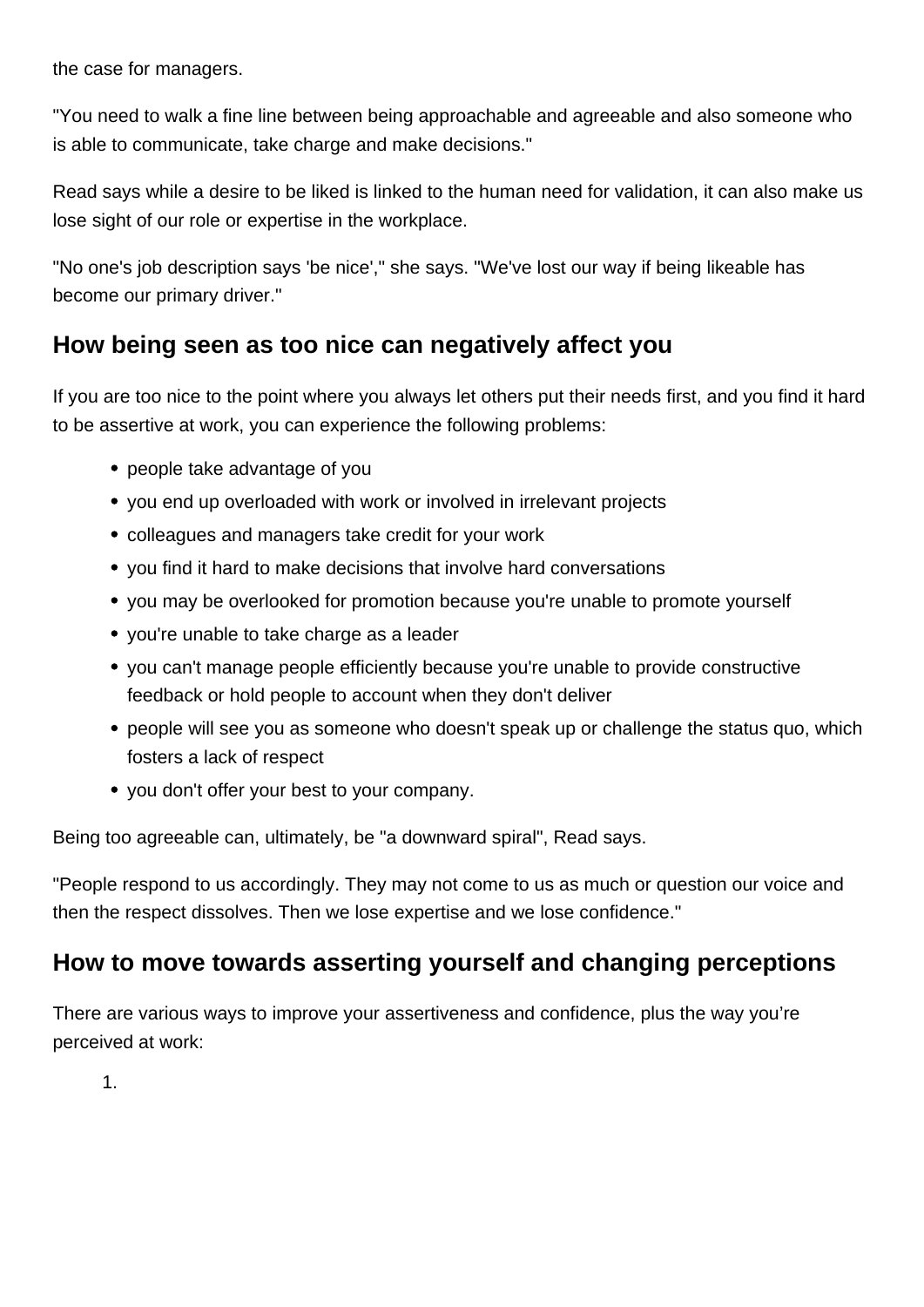**Find a role model:** Read suggests we think about someone we have respected in a workplace and consider their qualities. "Sometimes when we shine a light on another we have clarity. Once we identify the qualities that matter to us most, we can think about how to enhance them."

- 2. **Consider when you're at your best:** Think about the times when you've thrived in the workplace, Read suggests. "It'll probably be when you've been confident and made an impact."
- 3. **Learn how to be assertive:** This means setting boundaries and knowing how to say no in the right way, Jackson says. "If someone asks you to do some work and it's too much, you can say that while you'd love to help, you have other priorities right now. If you're able to assert yourself, people will realise you're not afraid to push back when necessary."
- 4. **Value your skills and learn how to promote yourself:** To understand the value you're bringing to an organisation, Jackson suggests creating a 'brag book' for yourself – which is simply writing down each week something you did that made a difference at work. Perhaps you noticed a wasteful procedure, saved time, saved money or streamlined a process. "Write down what the challenges were and how your action helped," she says.

You don't have to show this to anyone – it may just bring you a personal confidence boost. But it could also give you useful points to share next time you need to pitch yourself for a project, or ask for a raise.

Standing up for yourself also means asking to go to a conference, doing a course or speaking at a meeting — things that will further your career or grow your personal brand.

5. **Face your fears:** For people who think they're too nice and are feeling resentful yet unable to speak up, Jackson suggests they analyse what they're afraid of. "It could be a matter of self-confidence, a lack of self-belief, a fear of confrontation or fear of conflict," she says. And then it's a question of pondering what is the worst thing that could happen.

Once we have a better understanding of our strengths and what may be holding us back, we can feel more confident about the contribution we make, Jackson says.

To help you focus on the person you want to be at work, she suggests swapping 'nice' for stronger words such as 'professional', 'kind' or 'fair'.